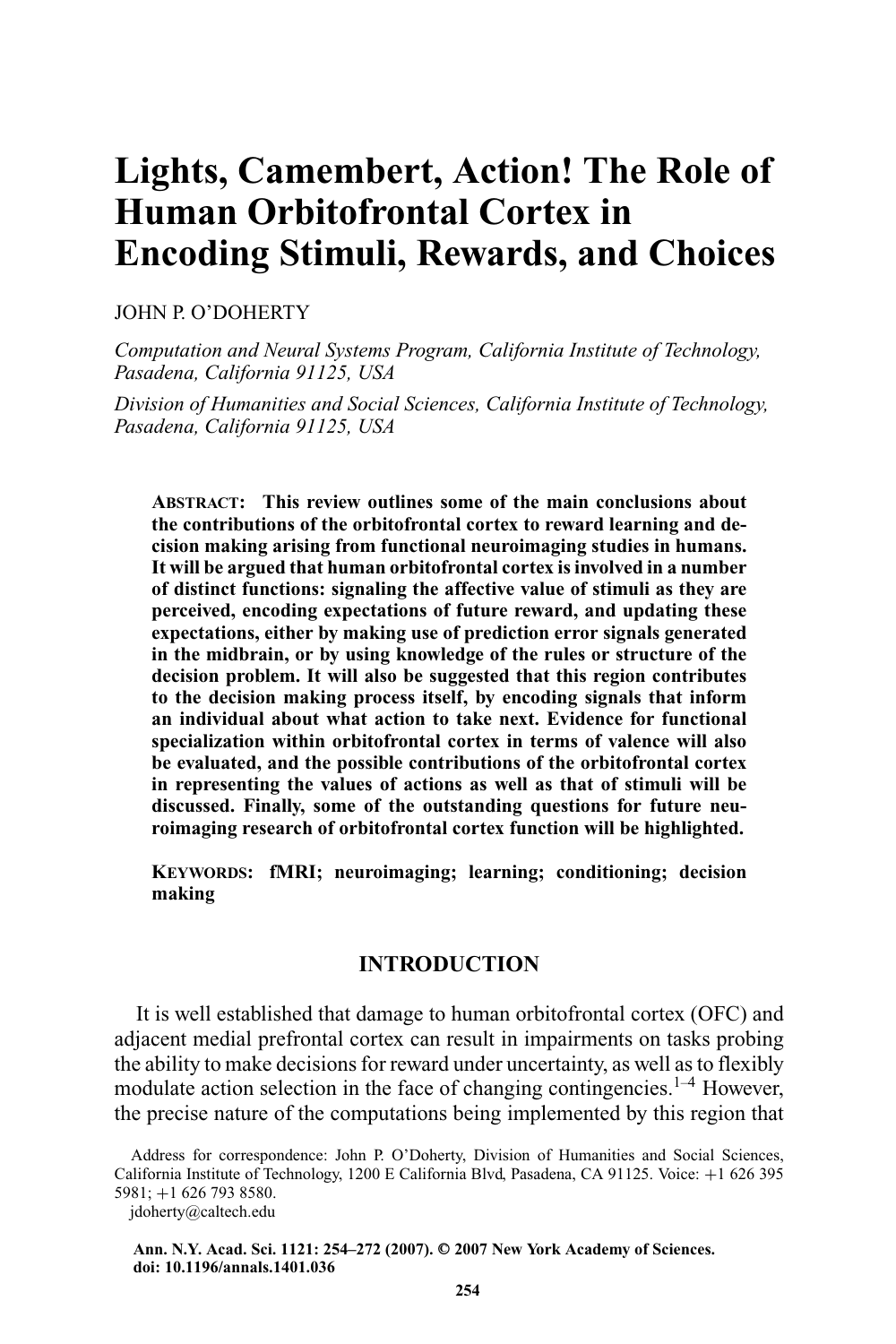give rise to such deficits are much less well understood. In this paper we review evidence about the functions of human OFC garnered from functional neuroimaging studies in humans.

Insight into the functions of the OFC can be derived from its anatomical location and connectivity. It is highly interconnected with sub-cortical structures involved in affective processing such as the amygdala and ventral striatum,<sup>5</sup> consistent with a role for OFC in reward and affect related processing. On the other hand, the OFC as a part of prefrontal cortex is also highly interconnected with other sectors within prefrontal cortex.<sup>6</sup> Therefore, it is plausible that OFC will in addition to its role in reward and affect, share functional commonalities with these other parts of prefrontal cortex. Here, it will be argued that as a key component of the reward system, OFC is involved in representing stimulus-reward value as well as in encoding representations of future expected reward, functions which it may share in common with the amygdala and ventral striatum. In addition, OFC receives signals pertaining to errors in reward prediction, that may underlie learning of reward predictions. Much like other parts of the prefrontal cortex,<sup>7</sup> OFC and adjacent ventral medial prefrontal cortex may also play a role in encoding abstract rules, in this case by incorporating knowledge of the structure pertaining to the rules of the decision problem, and in applying knowledge of such rules to guide reward expectations. Finally, in common with the prefrontal cortex as a whole, this region also plays an important role in the flexible control of behavior, $8$  by generating decision signals that inform an individual about what action to take next.

## **REPRESENTATIONS OF STIMULUS VALUE**

One of the most established findings regarding the OFC is that it is involved in coding for the reward value of a stimulus, shown initially in single-unit recording studies in monkeys whereby neurons in this region were found to respond to a particular taste or odor when an animal was hungry but decreased their firing rate once the animal was satiated and the corresponding food was no longer rewarding.<sup>9</sup>,<sup>10</sup> Imaging studies in humans have not only confirmed these findings for olfactory and gustatory stimuli<sup>11–16</sup> but have also shown that BOLD responses in OFC correlate with the reward value of stimuli in other sensory modalities, such as in the somatosensory, auditory, and visual domains.<sup>15–17</sup> It has also been shown that OFC responds to abstract rewards not tied to a particular sensory modality, such as money or social praise.<sup>18–20</sup> These findings suggest that human OFC is involved in flexibly encoding the reward value of a wide variety of stimuli in diverse modalities. There is also considerable evidence to suggest that OFC responds not only to rewards but also to punishers.<sup>13,17,18,21</sup>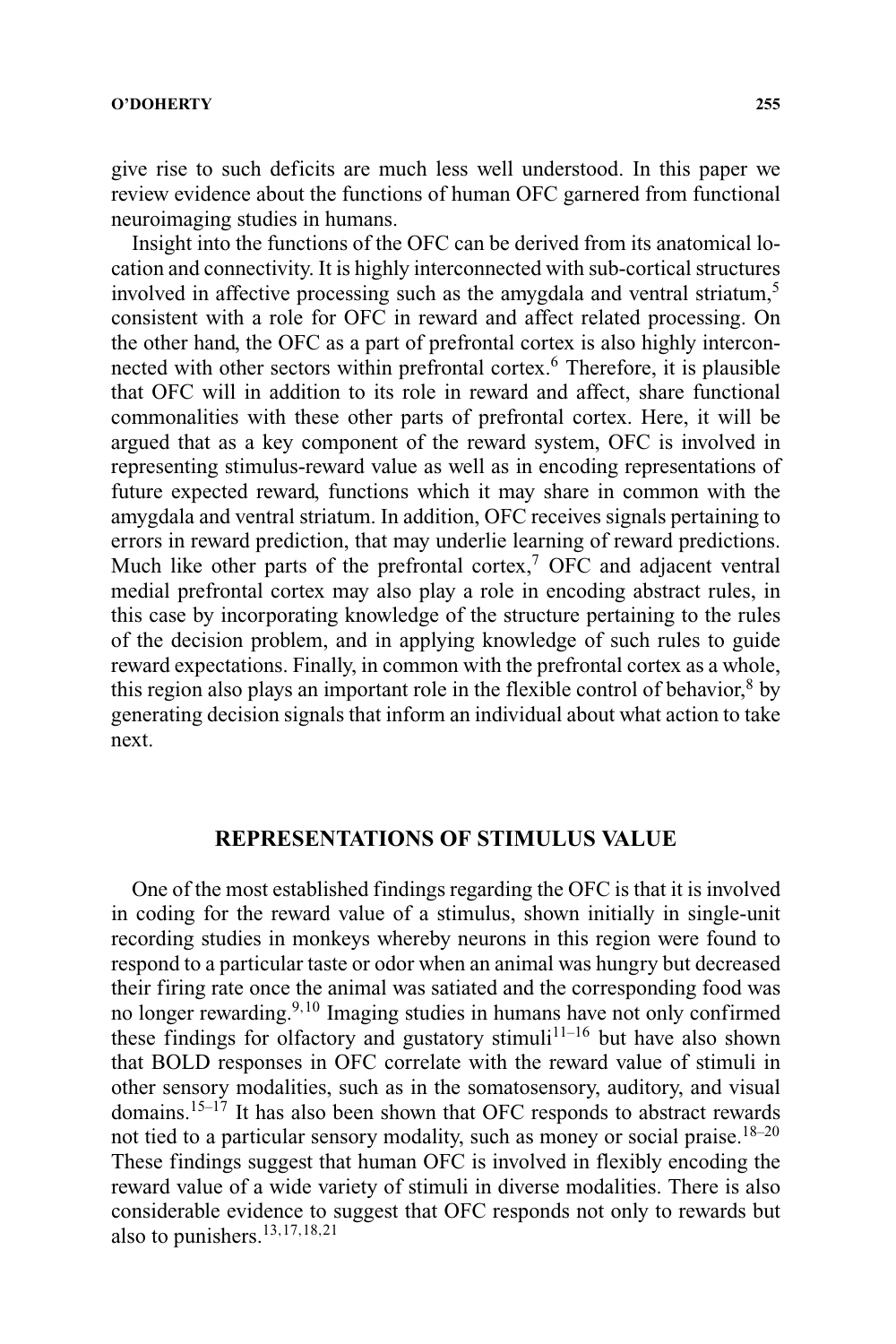## *Regional Specialization within OFC: Rewards versus Punishers*

This raises the question as to whether anatomically dissociable sub-regions within OFC are involved in responding to rewarding and punishing events respectively. Evidence in support of such a possibility was first provided by O'Doherty *et al.*, <sup>21</sup> who reported a medial versus lateral dissociation in OFC responses to rewards and punishers during performance of a task in which subjects could win or lose abstract monetary reward. Medial sectors of OFC were found to respond to monetary reward, and a part of lateral OFC was found to respond to monetary loss. Comparable results were obtained by Ursu and Carter<sup>22</sup> A similar dissociation was also found in an fMRI study of facial attractiveness in which both high and low attractiveness faces were presented to subjects while they performed an unrelated gender judgment task.<sup>17</sup> Faces high in attractiveness recruited medial OFC whereas low attractive faces recruited lateral OFC. Small and colleagues also reported a differential responses in medial and lateral OFC during the consumption of a chocolate meal to satiety.<sup>23</sup> Medial OFC responded during early stages of feeding, when the chocolate had high reward value, whereas enhanced lateral OFC activity was only evident when subjects were reaching satiety and the chocolate went from being pleasant to aversive. A number of imaging studies of olfaction have also reported a similar medial versus lateral dissociation, with medial OFC responding to pleasant odors and lateral to aversive odors.<sup>11,12,15</sup> More recently Kim and colleagues<sup>24</sup> reported that medial OFC was activated not only by receipt of a rewarding outcome but also by the successful avoidance of an aversive outcome, suggesting that successful avoidance in itself can act as an intrinsic reward (FIG. 1). On the other hand, more lateral areas of prefrontal cortex extending onto the orbital surface were found to respond both during receipt of an aversive outcome as well as following a failure to obtain reward.

While the above studies appear to support a medial vs lateral dissociation, a number of other studies have failed to report such a dissociation. For instance, Elliott and colleagues used a block fMRI design to measure neural responses to parametrically varied quantities of monetary gain and loss.<sup>25</sup> Significant activity was reported in both medial and lateral OFC to monetary gain and loss. Similarly, Breiter *et al.*<sup>18</sup> have also found that both medial and lateral regions of OFC responded equally to rewarding and punishing feedback. In a study of probabilistic reversal learning, monetary gains were associated with activity in both anterior medial and central OFC, whereas monetary loss recruited a part of posterior lateral OFC only if this was followed by a switch in behavioral strategy on the subsequent trial.<sup>26</sup> Furthermore, other studies have reported a role for the medial OFC in complex emotions such as regret which may contain both positive and negative affective components.<sup>27</sup> These discrepant findings suggest that the differential functions of medial and lateral OFC areas may be more complex than at first supposed. In order to understand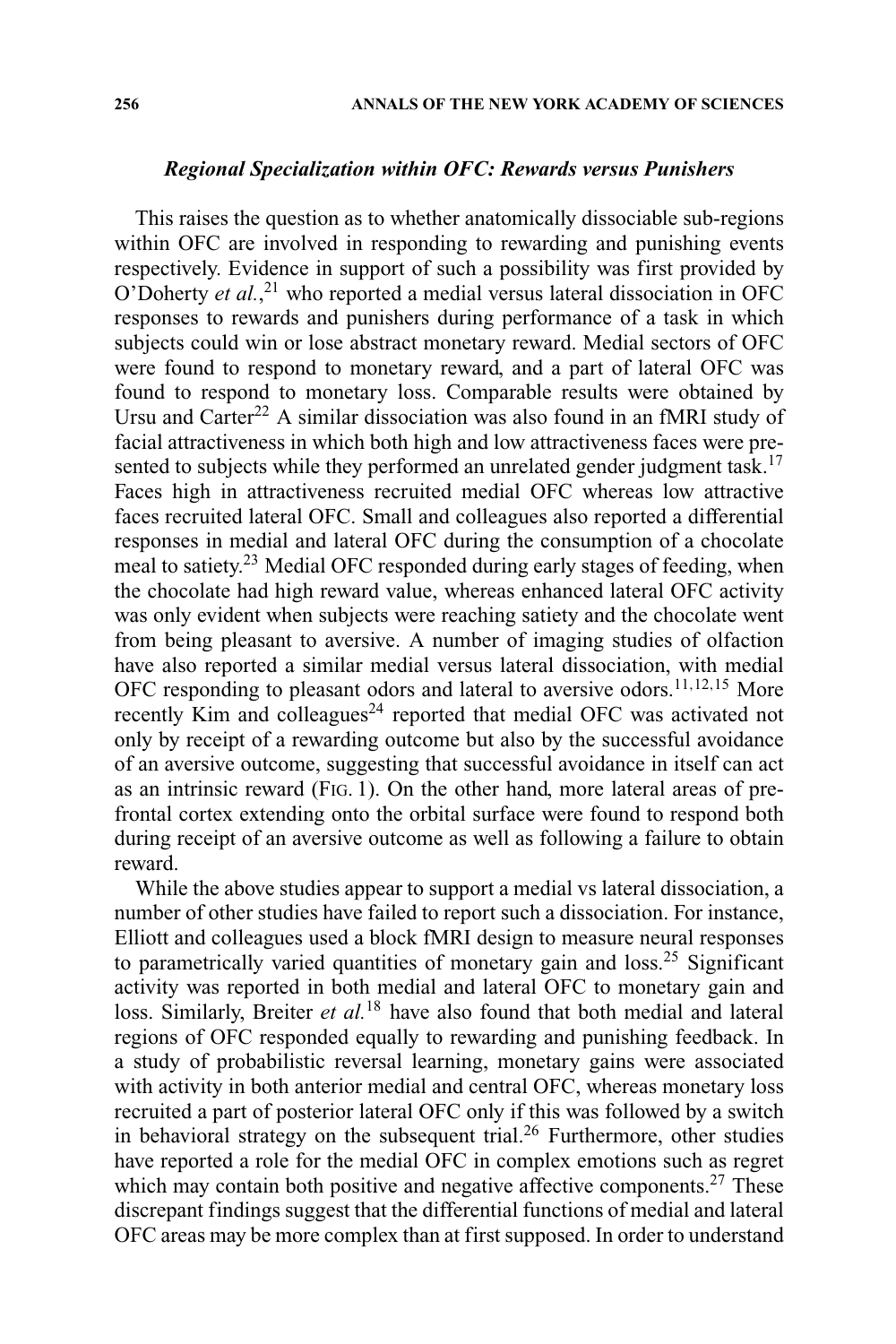

**FIGURE 1.** Responses to receipt of reward and successful avoidance of an aversive outcome in medial OFC. **(A)** Medial OFC showing a significant increase in activity after avoidance of an aversive outcome as well as after obtaining reward  $[x = 0, y = 33, z = -18,$  $Z = 3.48$ ,  $P < 0.05$  (corrected for small volume using coordinates derived from a previous study). No other brain areas showed significant effects at  $P < 0.001$ , uncorrected. Voxels significant at  $P < 0.001$  are shown in yellow. To illustrate the extent of the activation we also show voxels significant at  $P < 0.01$  in red. **(B)** Time-course plots of peak voxels in the OFC for each of four different possible outcomes: receipt of reward  $(R+)$ , avoidance of an aversive outcome (P−), missed reward (R−), and receipt of an aversive outcome (P+). The plots are arranged such that time 0 corresponds to the point of outcome delivery. These time courses are shown after adjusting for the effects of expected value and prediction error (i.e., removing those effects from the data). Data from Kim *et al.*<sup>24</sup> (In color in *Annals* online.)

the possible basis of such differences between studies it may be important to consider at least two factors.

First, some of the studies that have failed to report functional dissociations within OFC are complex gambling or decision making tasks in which a number of distinct processes are engaged besides coding outcome value, such as anticipation or expectation of reward, selection of appropriate behavioral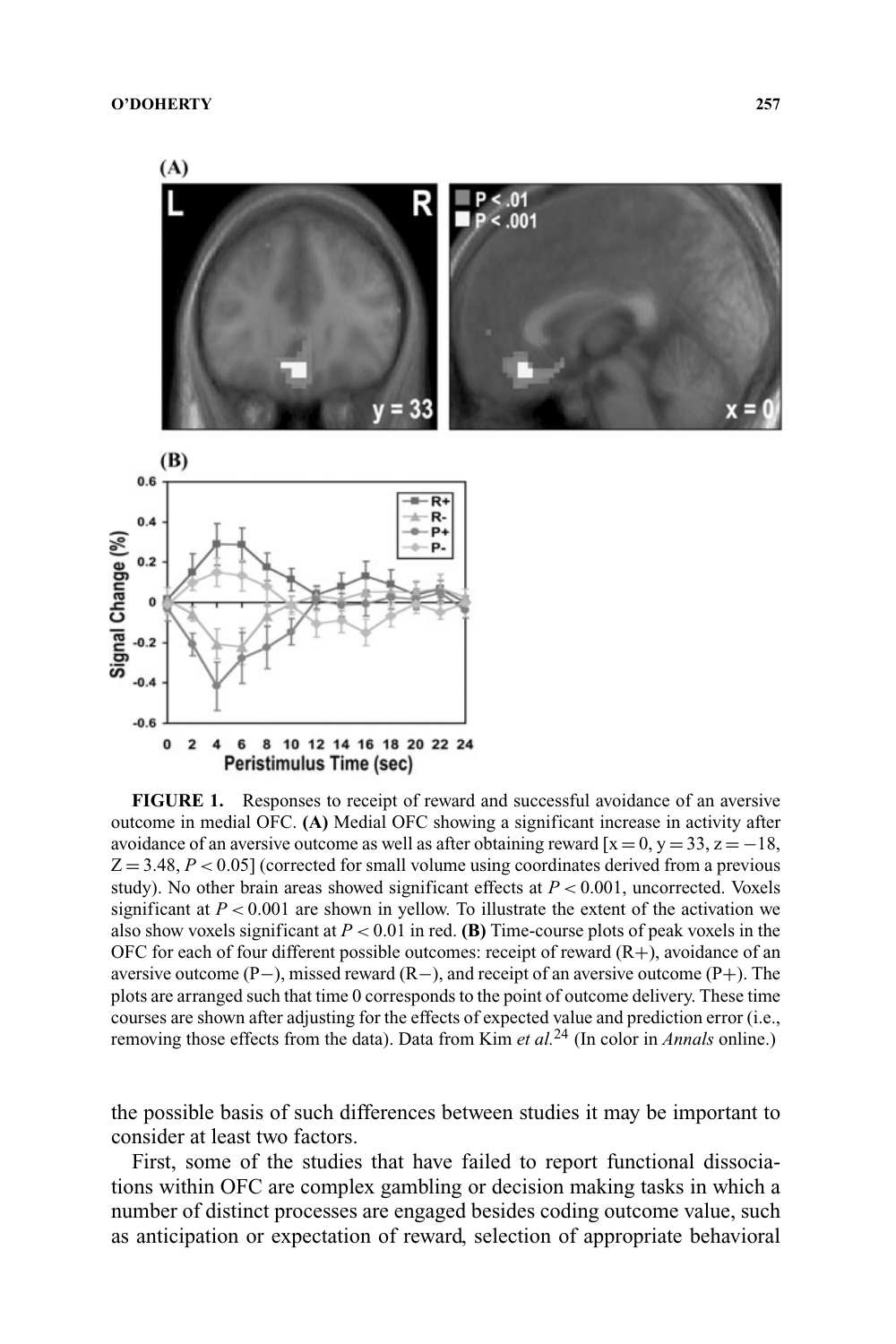responses, detecting change in contingencies, and/or implementing changes in behavioral strategy. Thus, the degree to which these different processes are engaged in a given task, and the extent to which these different processes are disambiguated from each other in the experimental design and analysis, could contribute to discrepancies in reported results between studies. In support of the this possibility, in the Kim  $et$   $al$ <sup>24</sup> study, it was found that both medial and central parts of OFC were engaged during expectation of reward, whereas only medial OFC was engaged following receipt of a rewarding outcome and avoidance of an aversive one. These findings suggest that a clear dissociation between responses may only be present in relation to the receipt but not the expectation of reward. However, a recent study found a medial versus lateral dissociation within OFC during *both* anticipation and receipt, such that medial OFC was more active when subjects were anticipating, receiving and evaluating monetary gains, and lateral OFC was more engaged under situations where subjects were anticipating, obtaining or evaluating monetary losses.<sup>28</sup>

The second factor likely to play a role in accounting for differences between studies is that monetary loss may differ from other more biologically relevant punishers in that the behavioral significance of a loss to an individual likely depends strongly on the context in which that outcome is presented. Contextual effects on decision making have long been demonstrated in the behavioral economics literature, such that for instance subjects respond differently to outcomes framed in a loss context than they do to the same outcomes framed in a gain context.<sup>29</sup> In most human imaging studies where feedback is obtained on a trial by trial basis, neural responses to monetary loss may depend on the degree to which those losses signal to the subjects that a change in their current behavior is warranted. In the case of more natural or primary reinforcers, such as pain or unpleasant taste, obtaining such an outcome may naturally lead to a change in behavior in order to avoid the outcome in the future. However, in some gambling or decision-making tasks, a monetary loss does not automatically signal that behavior should be altered. For example in the case of probabilistic reversal learning, the nature of the probabilistic contingencies imply that sometimes one receives a monetary loss for choosing the correct stimulus and sometimes a reward is obtained even when choosing the incorrect stimulus. This introduces an ambiguity into the meaning of a rewarding or punishing outcome. It is no longer the case that the reward or punisher itself is a straightforward cue as to what behavioral strategy should be adopted because a punishing outcome can occur following choice of the correct stimulus as well as following choice of the incorrect stimulus. This is the case in many other types of decision-making tasks besides reversal, such as in gambling tasks where it is advantageous to sustain monetary loss in the short term in order to gain monetarily in the long run. Thus, the context in which rewarding or punishing stimuli are presented, particularly monetary outcomes, may need to be taken into account when interpreting the degree to which different tasks result in varying recruitment of appetitive and aversive motivational systems.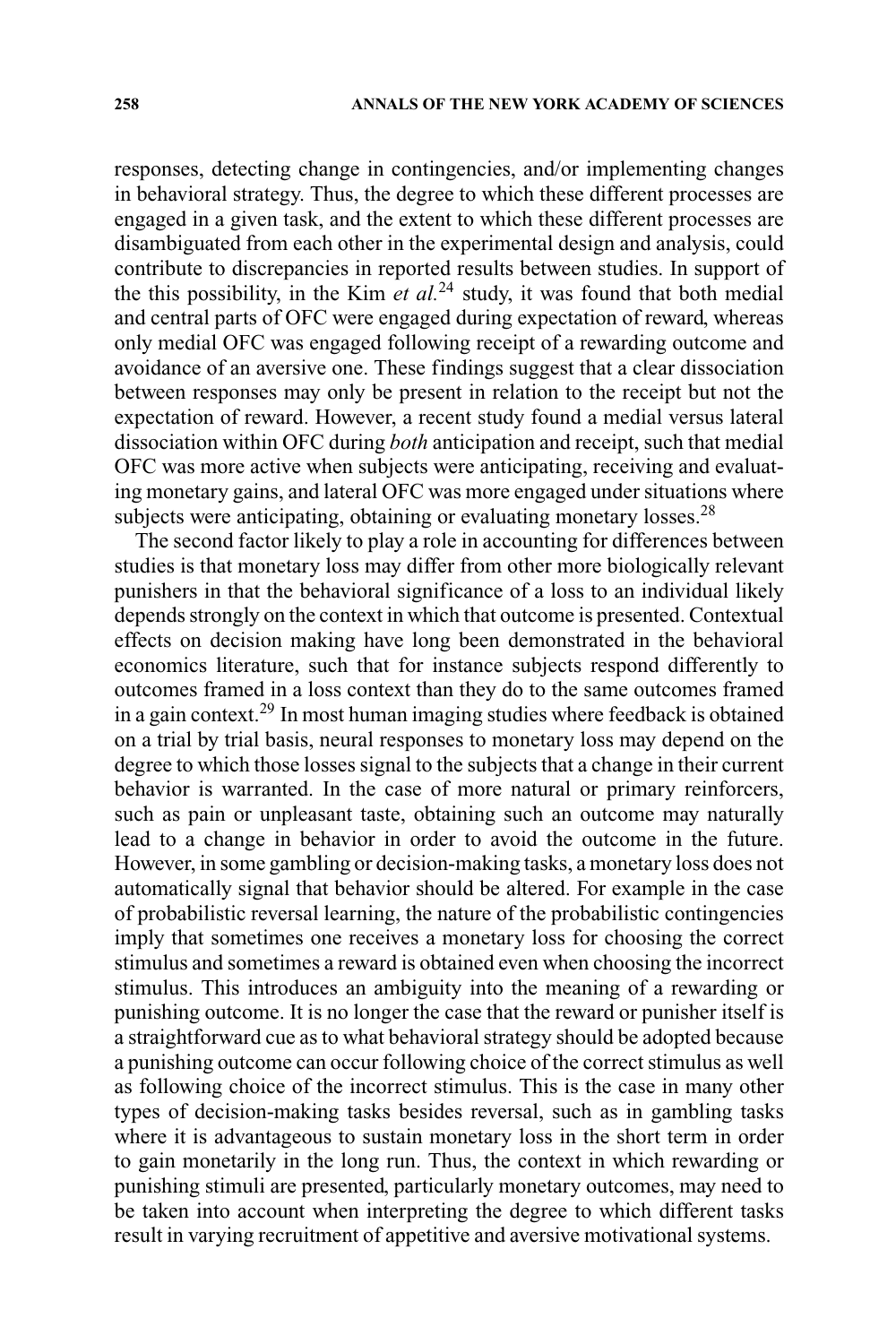# **RESPONSES RELATED TO PREDICTIONS OF FUTURE REWARD**

It is known from single-unit neurophysiology studies that neurons in OFC are involved not only in responding to the receipt of rewarding and punishing outcomes, but also respond in anticipation of the receipt of such outcomes in the future.<sup>40</sup>,41,<sup>58</sup> Consistent with these findings from animal studies, human neuroimaging studies have implicated OFC alongside other structures, such as amygdala and ventral striatum, in predicting future rewards. An example is a study by O'Doherty and colleagues,  $30$  where arbitrary fractal stimuli were presented and followed, after a variable interval, by either a pleasant taste (glucose), an affectively neutral taste (control tasteless solution), or by an aversive taste (saline). Significant effects were found in anterior OFC during anticipation, as well as receipt of, reward. These results have subsequently been confirmed in other paradigms, using different types of reward. For instance, in one study neural responses to cues associated with subsequent delivery of either a pleasant or aversive odor where each cue was followed on 50% of occasions by a specific odor.<sup>31</sup> Significant orbitofrontal responses (in anterior central OFC) were found to the predictive cues associated with the pleasant and aversive odors. These findings also implicate OFC in maintaining predictions for negatively as well as positively valenced stimuli.

#### *The Content of Predictive Representations in OFC*

The finding that predictive reward representations are present in OFC leaves open the question as to the content of these representations. In order to appreciate the importance of this question it is useful to consider the ultimate function of predictive representations. Predictions enable behavior to be organized prospectively so that an organism is prepared in advance for the occurrence of an affectively significant event. Many such responses can be considered to be reflexive, in they are automatically elicited by a conditioned stimulus (CS). The paradigmatic example of this is the conditioned salivatory response that Pavlov observed in his food conditioned dogs.<sup>32</sup> In this example as in others, the conditioned responses are identical to those elicited by the unconditioned stimulus (UCS). For example, Pavlov's dogs salivate to the food itself and then also come to salivate to the CS after learning. A central question in learning theory concerns the nature of the CS encoding. Pavlov proposed that a CS constitutes a 'stimulus substitute' for the UCS in that it elicits the same response that occurs following presentation of the UCS (see also Ref. 33). Stimulus substitution could be a very useful mechanism for enabling the animal to know *what* is predicted. However, not all conditioned responses are identical to those elicited by the UCS. For example, a CS for food reward can involve approach and orientation responses distinct from those produced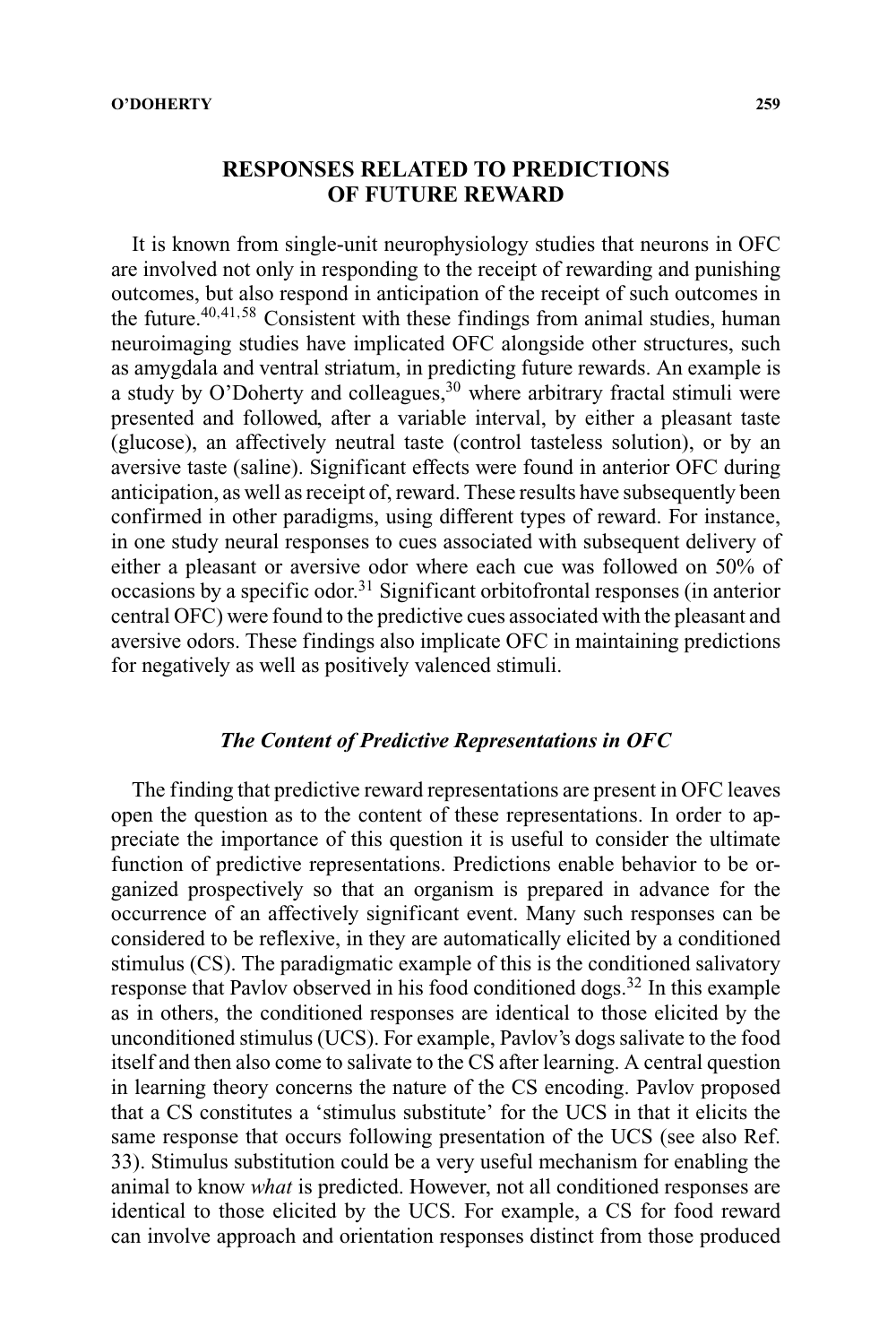by the UCS itself.34–36 Consequently stimulus substitution may not be the only mechanism by which a CS acquires predictive value. Indeed it would be extremely useful for the animal to have a predictive mechanism that signals an impending behaviorally significant event without eliciting a representation of the event itself. In effect this would enable an animal to distinguish cues that predict a stimulus from the actual UCS itself. In many instances different behavioral responses are appropriate when anticipating a rewarding or punishing event than when experiencing it. If stimulus substitution were to be the only mechanism in place then a CS would be indistinguishable from the UCS from the point of view of the animal. Thus, a light cue predicting food would be treated as if it were the food itself and the animal would attempt to consume it. Intriguingly this type of behavior has been observed in some instances.<sup>33</sup> However, given that in many cases, animals (including humans) can distinguish a predictive cue from the UCS itself, as indicated by distinct behavioral responses in these two cases, it seems likely from that there are at least two distinct associative mechanisms in the brain, one based on stimulus substitution and the other uniquely signalling prediction.

With regard to the OFC there is some preliminary evidence to suggest that this region may be involved in maintaining both CS-specific and stimulussubstitution related predictions. Galvan *et al.*, <sup>37</sup> reported a region of lateral OFC that responded in anticipation of future rewards, but where responses did not occur initially following presentation of the reward, suggesting a CSspecific encoding in this area. In the Kim *et al.* study discussed previously,  $24$ a region of central OFC was found to respond during anticipation of reward but not during its receipt, again consistent with a CS-specific representation, whereas a region of medial OFC was found to respond both during expectation of reward and receipt of reward, suggestive of predictive responses based on stimulus-substitution. Moreover, Rolls *et al.*, <sup>38</sup> also reported activation in medial OFC during both anticipation and receipt of reward.

Another related question is to what feature of the UCS or reward stimulus does the prediction pertain? One form of predictive coding could be to simply elicit a representation of the sensory properties of the reward stimulus (e.g., its specific taste or flavor), without encoding its underlying hedonic value. Alternatively, such a representation could link directly to the underlying value of the reward stimulus. One way to discriminate between such possibilities is to change the value of the associated reward after the CS-reward association has been established and determine whether the associated CS representation changes as a function of devaluation or remains unchanged. If the CS representation were to access the underlying reward value of the UCS, the former result should be found, whereas if the CS accesses only the stimulus properties of the reward then the latter effect should be observed. To address this question, Gottfried and colleagues<sup>39</sup> performed a study in which predictive cues were associated with one of two food-related odors, and subjects were scanned while being presented with such cues before and after feeding to satiety on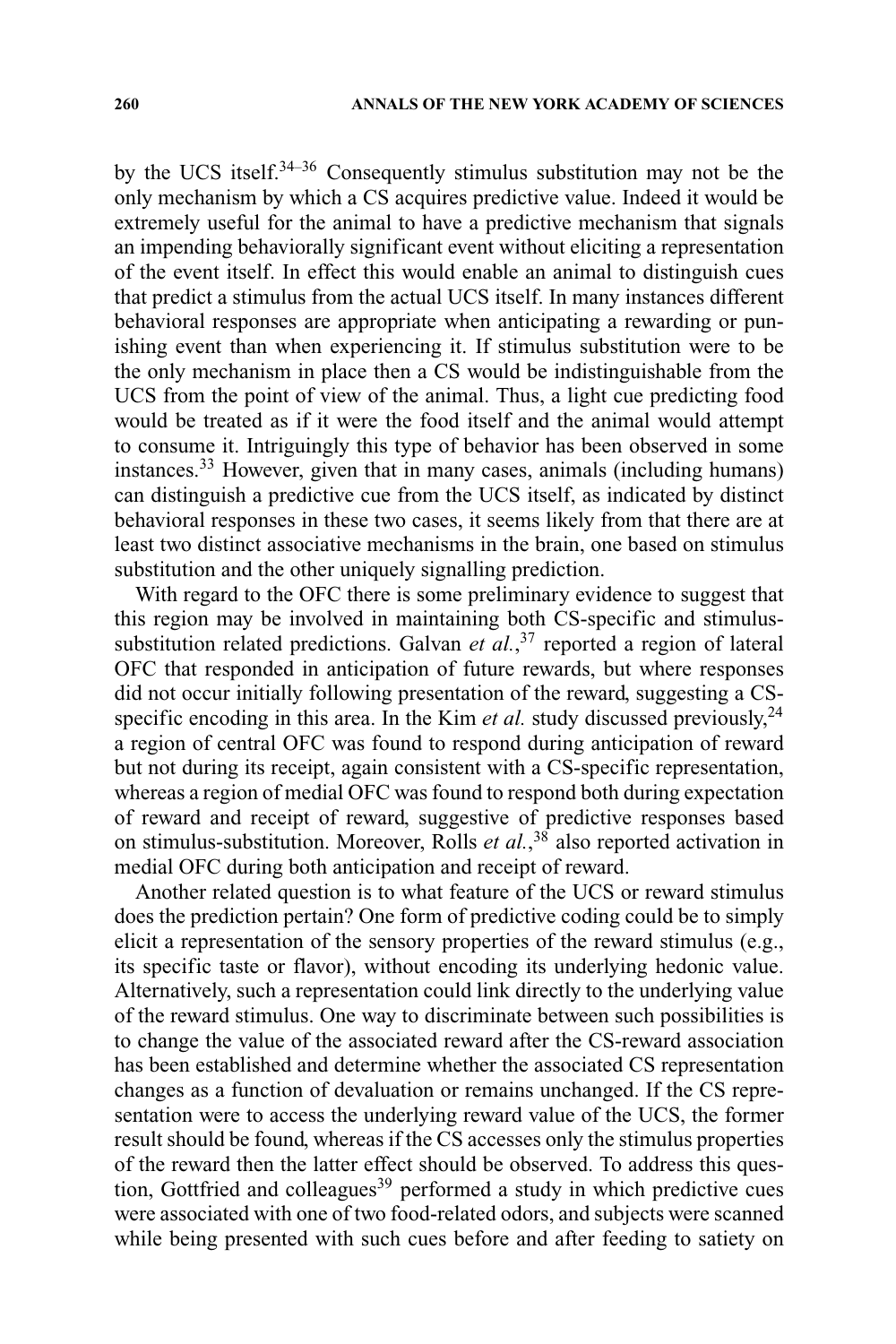one of the corresponding foods, thereby selectively devaluing the odor of the food eaten. Predictive responses in anterior central OFC were found to track the specific value of the corresponding odors, indicating that the reward value and not the sensory properties of a stimulus is coded in this region.

Yet another distinction concerning the nature of predictive representations is whether such responses occur directly following presentation of a cue stimulus or whether such responses occur later in a trial in anticipation of the impending receipt of the subsequent outcome. Although some imaging studies have attempted to distinguish between these two possibilities, supporting a role for OFC in the latter,<sup>37</sup> limitations in the temporal resolution of fMRI has so far precluded definitive conclusions about the temporal characteristics of predictive representations in human OFC. However, as both types of predictive representations have been found to be present in OFC in single-unit recording studies in both rats and non-human primates,  $40,41$  it is reasonable to presume that both types of predictive signal will also be found in human OFC.

## *Stimulus or Action Values in Human OFC?*

The vast majority of studies of reward prediction in both the animal neurophysiology and the human imaging literature have implicated OFC in stimulus bound predictions of future reward. That is, activity in OFC has been found to occur in response to the presentation of a cue (such as an odor or visual stimulus) that signals a future reward, or in the interval before a reward is delivered following presentation of such a cue. Although stimulus bound predictions provide information about whether a reward may be expected to occur, such predictions provide no information about what actions need to be performed in order to obtain it. For this, it is necessary to learn associations between stimuli, actions and outcomes, so that in a given context an animal can learn to perform a specific response in order to obtain reward. Evidence from animal learning studies suggests the process of action selection for reward may be implemented via two distinct learning processes, a goal-directed component which involves learning of associations between actions and the incentive value of outcomes (action-outcome or stimulus-action-outcome learning), and a habit learning component which involves learning associations between stimuli (or  $context)$  and actions (stimulus-response learning).<sup>42</sup> Substantial neurobiological evidence supports the existence of distinct goal-directed and habit learning systems in rats, implicating a part of the prefrontal cortex (prelimbic cortex) and dorsomedial striatum in the former and the dorsolateral striatum in the latter.<sup>43–47</sup> The finding that a part of rat prefrontal cortex contributes to actionoutcome learning raises the question of whether there exists a homologous region of the primate brain performing a similar function.

To address this, Valentin and colleagues<sup>48</sup> scanned human subjects with fMRI while they learned to choose instrumental actions that were associated with the subsequent delivery of different food rewards (tomato juice, chocolate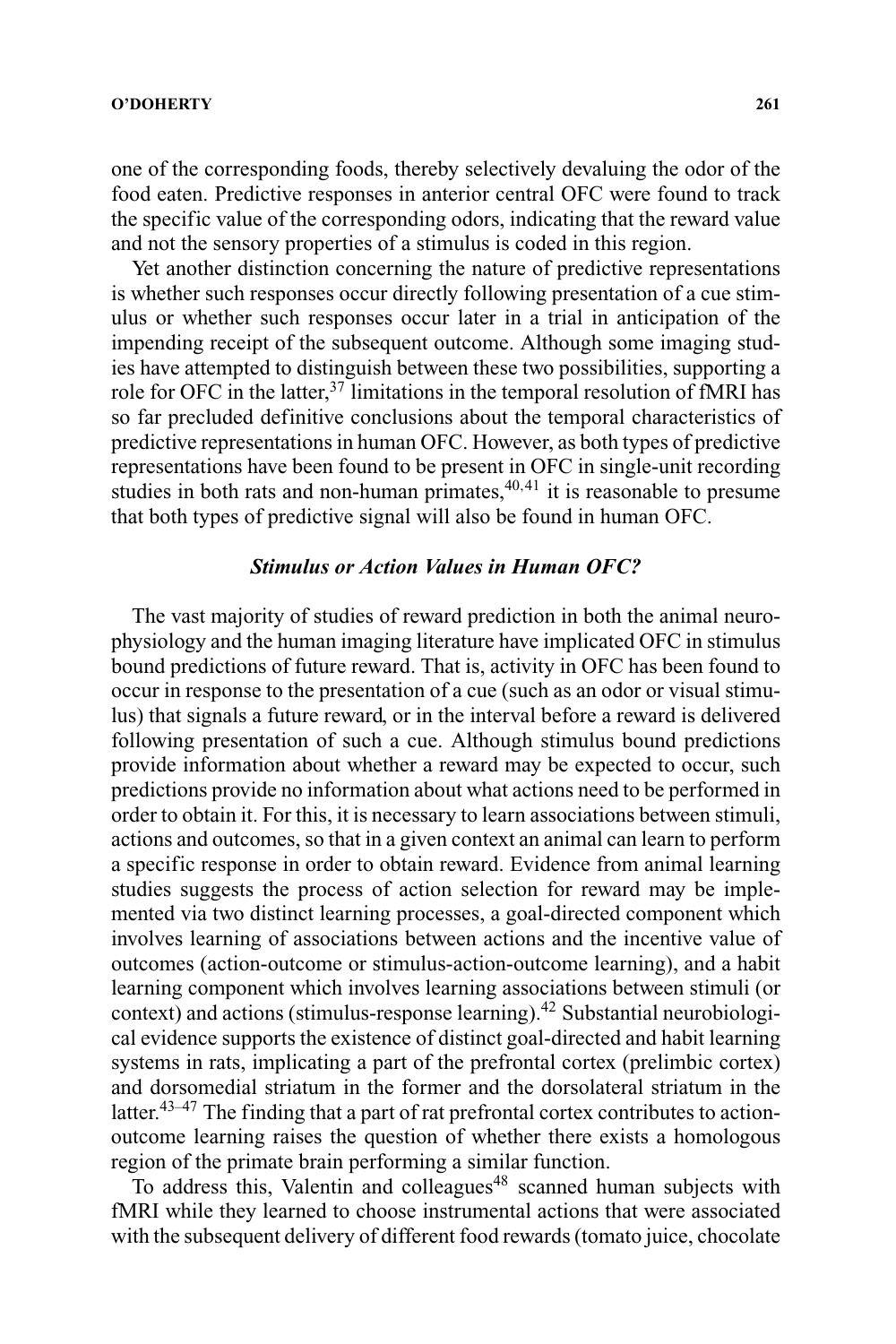milk, and orange juice). Following training, one of these foods was devalued by feeding the subject to satiety on that food. The subjects were then scanned again, while being re-exposed to the instrumental choice procedure (in extinction). By testing for regions of the brain showing a change in activity during selection of the devalued action compared to that elicited during selection of the valued action from pre to post satiety, it was possible to test for regions showing sensitivity to the learned action-outcome associations. The regions found to show such a response profile were medial and central OFC (FIG. 2). These findings suggest that action-outcome information is present in OFC alongside stimulus–outcome representations, indicative of a role for OFC in encoding expectations of reward tied to specific actions above and beyond its role in encoding stimulus bound predictions. A number of recent single-unit neurophysiology studies in rats have also found evidence of response selectivity in OFC neurons, consistent with the findings of the Valentin *et al.*<sup>48</sup> study. However, in contradiction of the above findings, it has also been recently shown that lesions of OFC in rats do not produce impairments at goal-directed learning in contrast to the effects of lesions of the prelimbic area that do produce robust deficits in this capacity.<sup>67</sup>

The source of such discrepancies between studies remains to be determined, but one intriguing possibility is that rat and human OFC may not be entirely homologous in their entirety. It is interesting to note that in the previous stimulus-based devaluation study by Gottfried *et al.*, <sup>39</sup> modulatory effects of reinforcer devaluation were found in central, but not medial OFC areas, whereas in the Valentin *et al.*<sup>48</sup> study, evidence was found of instrumental devaluation effects in both central and medial areas. This raises the possibility that the medial OFC may be more involved in the goal-directed component of instrumental conditioning whereas central OFC may be more involved in pavlovian stimulus–outcome learning (as this area was found in both the Valentin *et al.*<sup>48</sup> study and in the previous pavlovian devaluation study). This speculation is consistent with the known anatomical connectivity of these areas in which central areas of OFC (Brodmann areas 11 and 13) receive input primarily from sensory areas, consistent with a role for these areas in stimulus–stimulus learning, whereas the medial OFC (areas 14 and 25) receives input primarily from structures on the adjacent medial wall of prefrontal cortex, such as cingulate cortex, an area often implicated in response selection and/or reward-based action choice. $49$  It is also notable that although the majority of single-unit studies in monkeys have reported stimulus-related activity and not response-related selectivity in the OFC (e.g., Refs. 41, 50, 51) these studies have typically recorded from more lateral and central areas of the OFC (Brodmann areas 12/47 and 13, respectively), and not from more medial areas. It is therefore plausible that the more medial sectors of the OFC in humans correspond to regions considered part of medial prefrontal cortex in rats that have been more conclusively linked to goal-directed learning in the rat lesion studies.<sup>44,45</sup>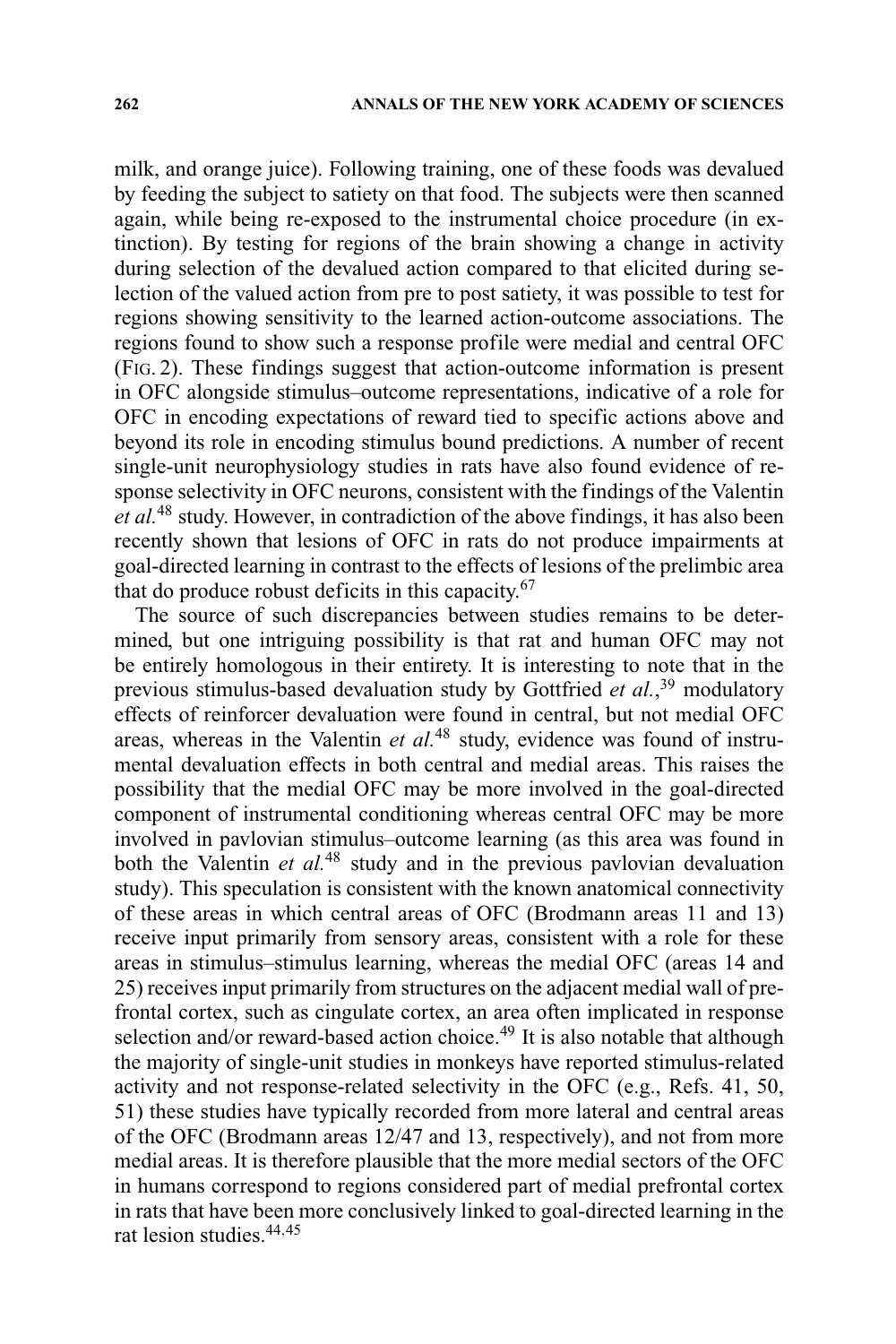

**FIGURE 2.** Regions of OFC exhibiting response properties consistent with actionoutcome learning. Neural activity during action selection for reward in OFC showing a change in response properties as a function of the value of the outcome with each action. Choice of an action leading to a high probability of obtaining an outcome that had been devalued (p(high)DEV) led to a decrease in activity in these areas whereas choice of an action leading to a high probability of obtaining an outcome that was still valued by led to an increase in activity in the same areas. Devaluation was accomplished by means of feeding the subject to satiety on that outcome prior to the test period. **(A)** A region of medial OFC showing a significant modulation in its activity during instrumental action selection as a function of the value of the associated outcome [medial OFC;  $-3$ , 36, −24 mm, Z = 3.29, *P* < 0.001]. **(B)** Time-course plots derived from the peak voxel (from each individual subject) in the medial OFC during trials in which subjects chose each one of the four different actions (choice of the high vs low probability action in either the Valued or Devalued conditions). (**C**) A region of right central OFC also showing a significant interaction effect [24, 45,  $-6$  mm,  $Z = 3.19$ ,  $P < 0.001$ ]. (**D**) Time-course plots from the peak voxel (from each individual subject) in the right central OFC. Data from Valentin *et al.*<sup>48</sup> Copyright 2007 The Society for Neuroscience.

## **PREDICTION ERROR SIGNAL INPUTS TO OFC**

How does the OFC and indeed other brain regions acquire predictive value representations be they stimulus or action bound? Some contemporary models of animal learning consider that learning occurs via a prediction error which signals discrepancies between expected and actual reward (or punishment).<sup>52</sup> In one extension of this theory—temporal difference learning, predictions are formed about the expected future reward in a trial, and a prediction error reports differences in successive predictions of future reward.<sup>53</sup> Single-unit studies in non-human primates implicate phasic activity within dopaminergic neurons as a possible neural substrate of this signal.<sup>54</sup>,<sup>55</sup> Over the course of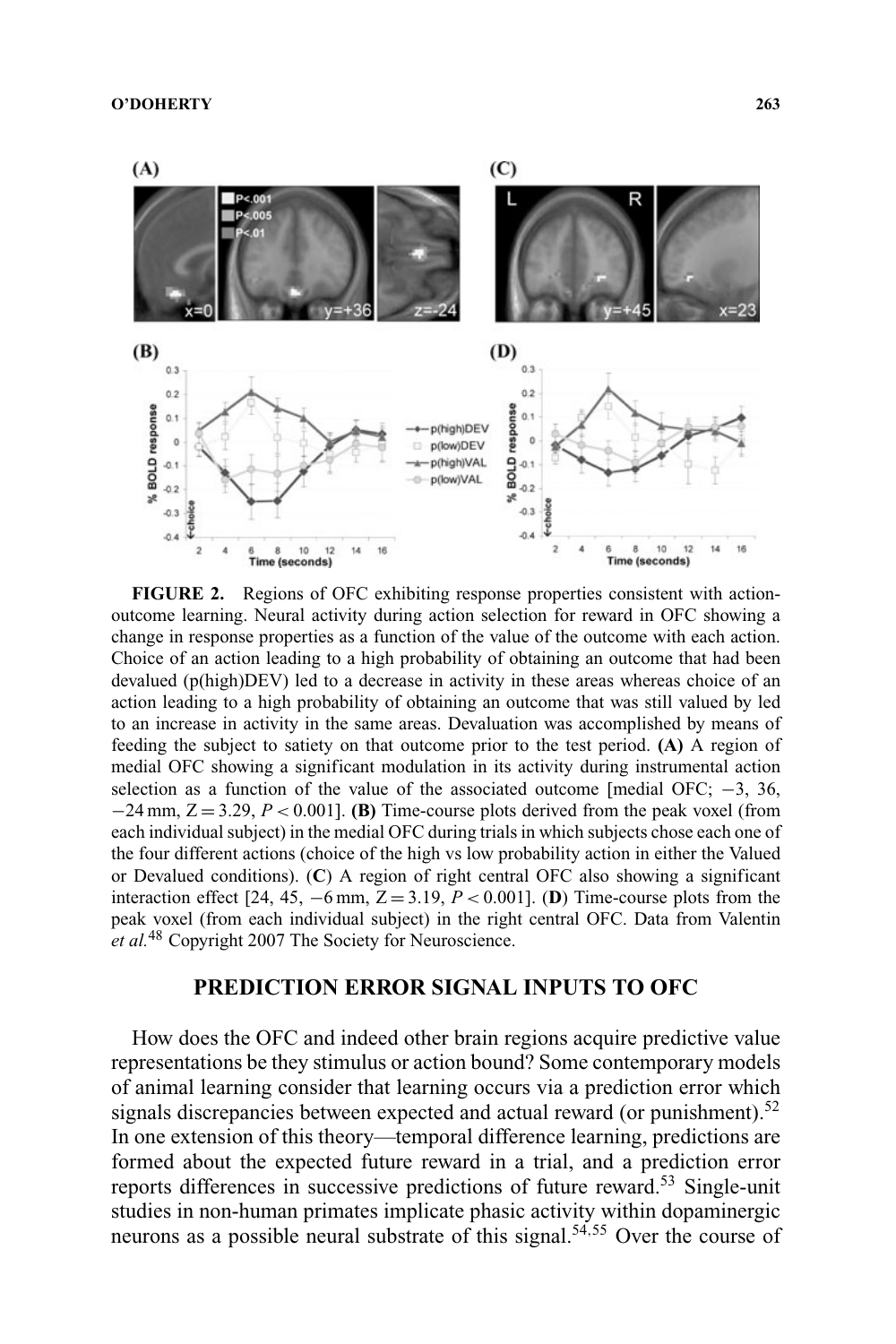learning, the signal shifts its responses from the reward to the CS, unexpected omission of reward results in a decrease in activity from baseline (a negative prediction error), whereas unexpected presentation of reward results in an increase in activity (positive prediction error). Human neuroimaging studies of classical conditioning for reward report prediction error signals in prominent target areas of dopamine neurons, including the OFC.<sup>56,57</sup> Dopamine neurons could facilitate learning of value predictions in these areas by gating plastic changes between sensory, action, and reward representations. The finding that prediction error related responses are present in OFC and throughout the reward network, is consistent with the possibility that this mechanism is used to mediate flexible learning and updating of reward associations, a function often ascribed to the OFC. $58$ 

# **RESPONSES RELATED TO ABSTRACT RULES IN A DECISION PROBLEM**

Theories of learning based on prediction errors provide an account of how expected reward representations in OFC can be updated on an incremental basis through experience. However, in at least some situations an error correcting learning mechanism may not be the only means by which reward expectations can be modulated. Many types of decision problems, may have abstract rules or structure, that impact on the rewards available following choice of a particular action or set of actions. An example of such structure is in probabilistic reversal learning whereby an anti-correlation exists between the rewards available following choice of either action such that when one action yields a high probability of reward, the other action offers a low probability of reward. Thus at any one time, when one action is a good prospect the other is a bad prospect. Knowledge of such rules would confer considerable advantage to an individual attempting to solve such a problem and maximize reward. In a recent study, Hampton *et al.*<sup>59</sup> showed that during performance of a reversal-learning task, responses related to expected reward in medial OFC and adjacent medial prefrontal cortex did indeed incorporate knowledge of the abstract structure of this task, by reflecting the anti-correlation in the rewards that could be obtained from choice of either action. Thus, expected reward representations in OFC are updated not only via prediction errors but also according to knowledge of the abstract structure in a given decision problem. For a more detailed discussion of this particular feature of OFC function see O'Doherty *et al.*<sup>60</sup>

## **DECISION SIGNALS IN OFC**

Lesion studies of orbital and ventral medial prefrontal cortex suggest that OFC is necessary for adaptive decision making.<sup>1-4</sup> However, the precise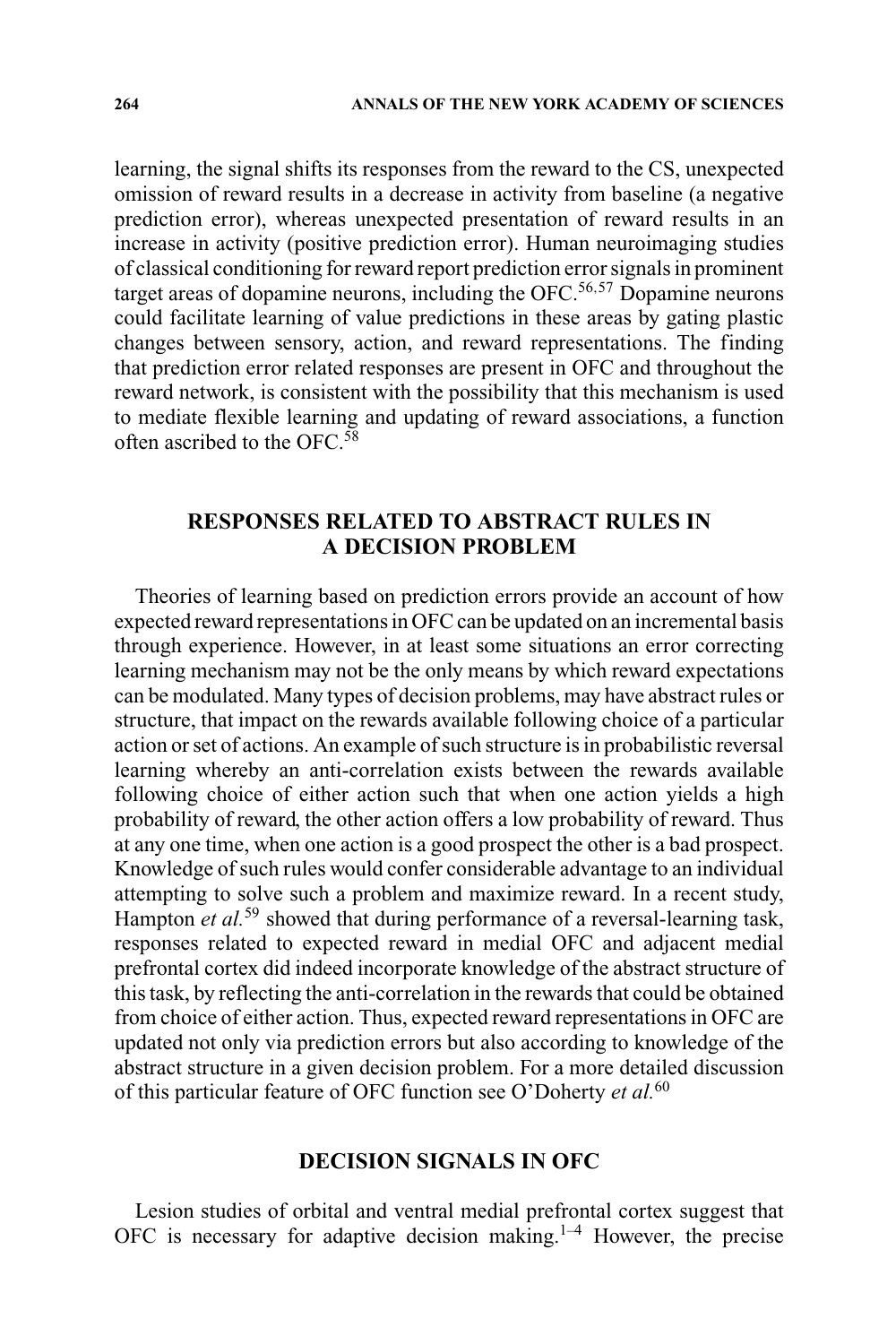functional contribution of OFC to the decision-making process is not immediately clear on the basis of those lesion studies. Impairments in such patients could be due to an inability to maintain representations of predicted reward that are used to guide decision making processes elsewhere. Alternatively, OFC could play a role in the actual decision-making process itself, that is, in the actual comparison process between the expected values of different actions and in the selection of a specific action.

As we have seen, there is now considerable evidence to implicate OFC in maintaining predictions of future reward, consistent with the first possibility. However, a study by O'Doherty and colleagues,  $^{26}$  also provides evidence to support the second possibility—a role for OFC in the actual decision-making process itself. This study involved reversal learning, a task described previously, in which subjects must choose between two different actions that yield rewards and punishers with different probabilities. One action is advantageous in that choice of that action has a high probability of reward (70%) and a low probability of punisher (30%), whereas the other action is disadvantageous in that choice of that action yields reward with a low probability (30%) and punisher with high probability (70%). Occasionally, the contingencies reverse such that subjects must work out on a trial by trial basis if contingencies have changed and switch their choice of action in order to perform adaptively. The design of the study enabled responses to rewards and punishers to be dissociated from signals related to behavioral choice. In this task subjects can make one of two decisions: maintain responding to the current stimulus or switch their choice of stimulus. In order to separate out this decision process from rewarding and punishing feedback, trials in which a punisher is obtained and followed by a switch in stimulus choice (punish\_switch) were evaluated separately from trials in which a punisher is obtained and subjects maintain responding to the current stimulus (punish noswitch). Regions involved in behavioral choice (stay versus switch) were identified by comparing punish\_switch trials to reward (no\_switch) and/or punish (no\_switch) trials. A region of medial and anterior central OFC was found to respond on trials in which the subject maintained responding on the subsequent trial (irrespective of whether the outcome was a reward or a punisher) (see FIG. 3). A different region of posterior lateral OFC (contiguous with anterior insula) was found to respond following a punisher on trials in which subjects switched their choice of stimulus on the subsequent trial, but not otherwise. These findings suggest that OFC is involved in behavioral choice and that different sectors of OFC signal the appropriateness of different behavioral strategies—some regions signal that on-going behavior should be maintained, whereas other regions signal that behavior should be changed. These findings suggest that OFC may be involved in actively computing the decision about what action to take next, or at least in reporting the consequences of that decision. It should be noted that while OFC may contribute to this process it is certainly not the only region containing signals relevant to decision making. For example, by using a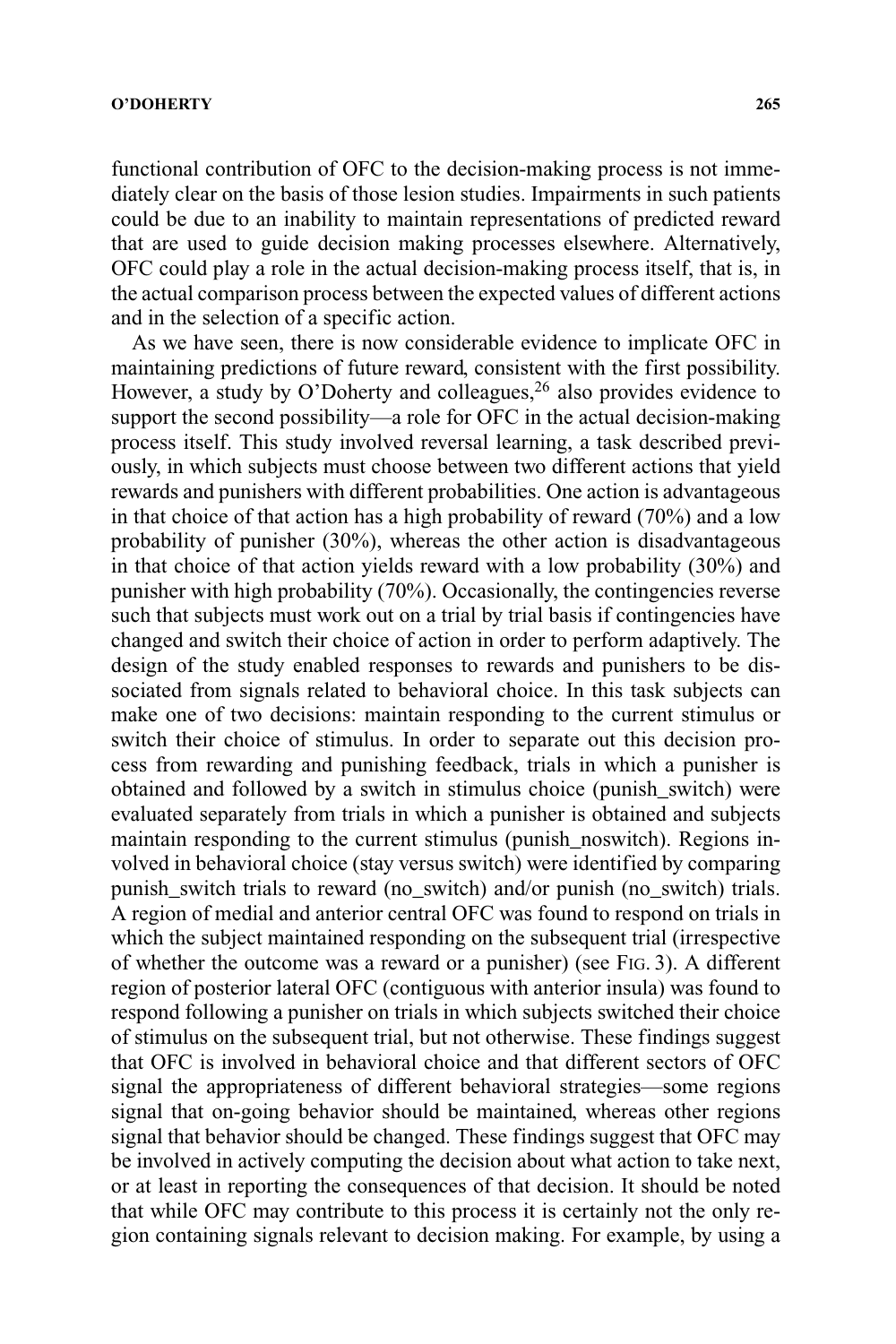

**FIGURE 3.** Decision signals in OFC and adjacent ventral prefrontal cortex. **(A)** Sagittal and axial slices through a region of medial OFC that is involved in signaling that a behavioral response should be maintained.The plot of parameter estimates (*right of figure*) indicates that this region does not respond to rewards or punishments per se, but shows greater responses on rewarding and punishing trials if the subject does not switch their behavior compared to punishing trials followed by a switch in behavior (pun\_swch). **(B)** Region of anterior insula extending into posterior lateral OFC that shows enhanced responses following a punishment if on the subsequent trial the subject switches their choice of stimulus (pun\_swch) compared to rewarding or punishing trials were no such switch of behavior occurs. **(C)** Region of posterior lateral OFC that shows enhanced responses on punished trials following a switch in behavior compared to punished trials followed by no switch in behavior. Data from O'Doherty *et al.*<sup>26</sup> Copyright 2003 Society for Neuroscience.

classifier based approach, Hampton and O'Doherty<sup>61</sup> showed that information contained in three regions outside OFC: medial prefrontal cortex, ventral striatum, and anterior cingulate cortex were the most significant predictors of a subjects' subsequent decision out of all the regions studied (including OFC).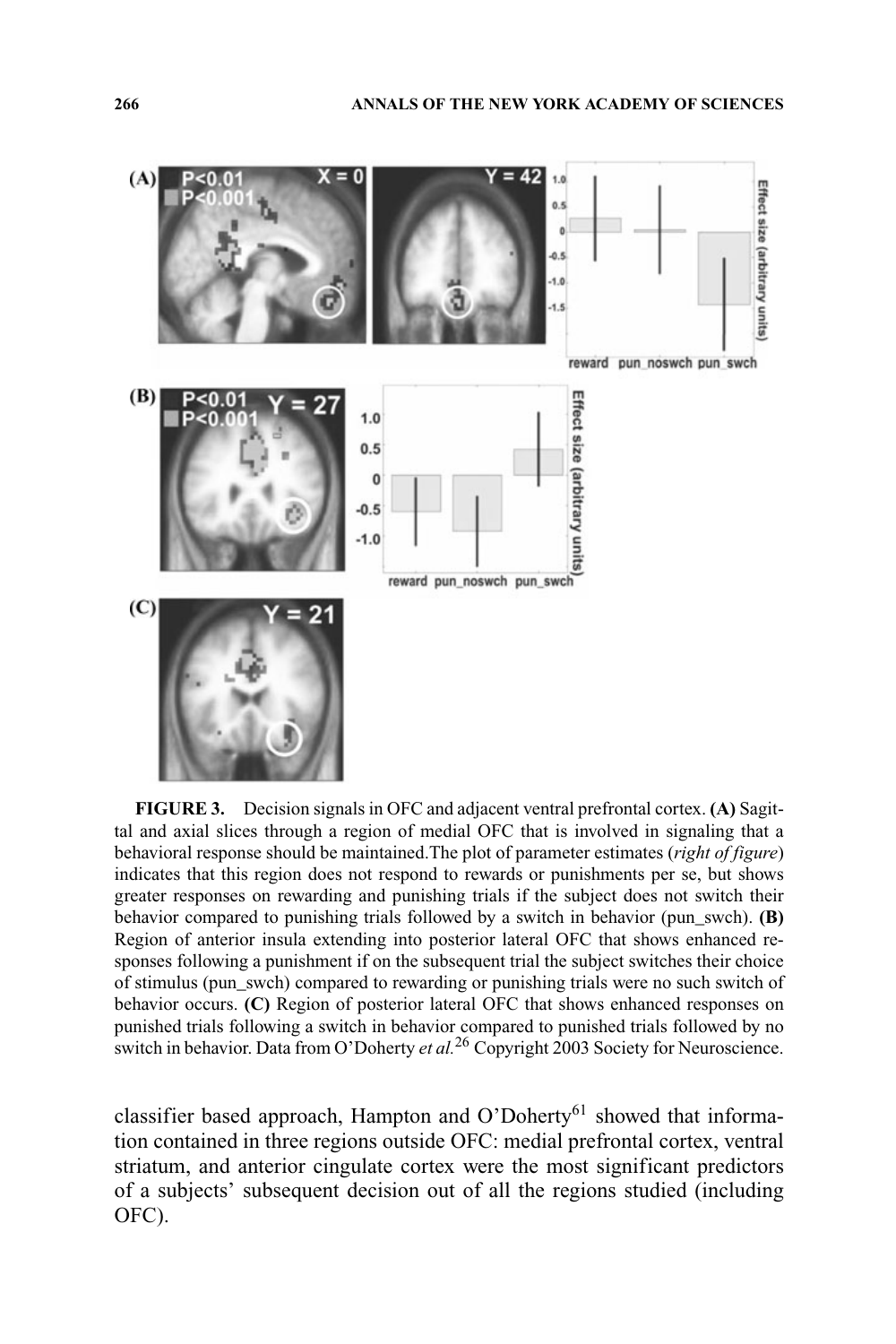# **OUTSTANDING ISSUES**

Considerable progress has been made in uncovering the functional contributions of human OFC since human neuroimaging became a mainstream tool for probing the functions of this brain area over 15 years ago. Yet, many outstanding questions remain. One such question is whether OFC contains a representation of common reward value. In order to make decisions between diverse types of reward it is reasonable to assume that somewhere in the brain a common currency for reward might be computed, such that the value of different rewards are encoded in the same relative scale.<sup>62</sup> Given the OFC's general role in encoding stimulus-reward value, this region would seem to be a strong candidate for encoding such a common currency. One possible mechanism by which such a common currency could be implemented at the neural level, is for information about the reward value of different types of reward to converge into the same brain region such that spatially overlapping neural representations would exist for the value of different rewards. As yet there is little evidence to either confirm or reject the possibility that OFC may play a role in encoding a common currency for reward, clearly an important direction for future research.

The precise nature of the functional anatomical specialization within OFC is also an unresolved issue. The OFC and adjacent medial prefrontal cortex is a vast area of cortex with over 22 different cytoarchitectonic sub-regions,  $63$ and therefore some degree of functional specialization within these areas is almost certainly going to be present. Here we have considered two possible sources for functional specialization: valence, or whether an outcome is rewarding or punishing; and the nature of the predictive associations being learned—whether they are stimulus or action bound. Another source of functional specialization not discussed in detail here is the nature of the reward itself, that is the sensory modality of the reward—whether it is conveyed in an auditory, visual, gustatory, olfactory, or somatosensory domain, and the associative history of that reward—whether it is a primary or secondary reinforcer. Future studies will be needed to evaluate these and other possibilities. It is likely that simple medial versus lateral or anterior-posterior dichotomies will provide an incomplete picture of the nature of the true functional heterogeneity in this area. Yet another issue for on-going research is the need to determine the differential contribution of OFC to reward-related learning and decision making compared to other interconnected brain regions, such as the amygdala, ventral striatum, and other sectors of prefrontal cortex, including the anterior cingulate cortex. Future studies will need to focus not only on the functions of each of these individual areas, but also on the nature of the interactions between them, mirroring recent progress being made along these lines in the animal literature.  $40,64-66$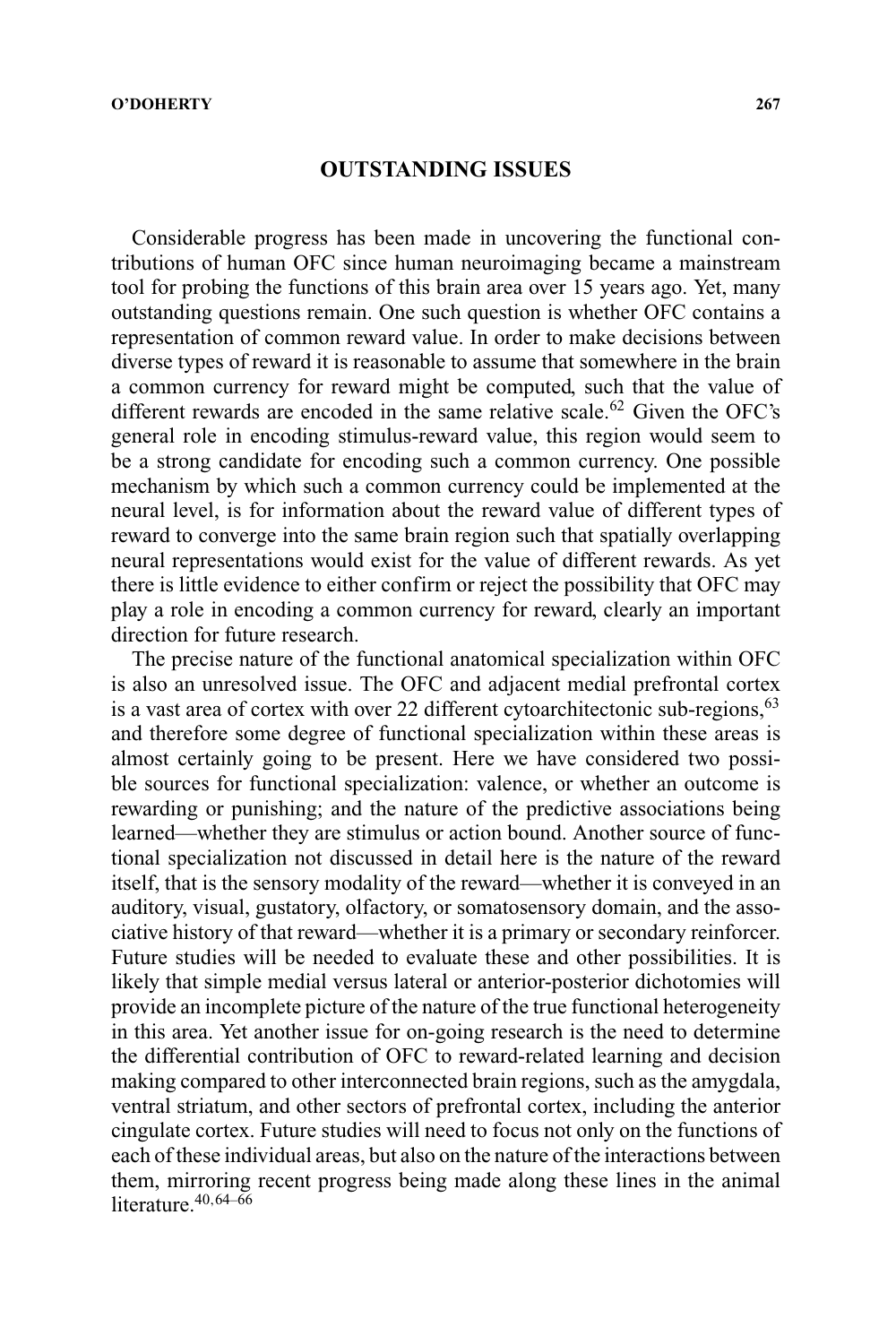# **CONCLUSIONS**

The OFC is both an integral part of the reward network and a part of prefrontal cortex. As a consequence, it simultaneously shares many functional commonalities with other parts of the reward system, and with other parts of prefrontal cortex. In this paper we have reviewed evidence primarily from functional neuroimaging studies in humans to suggest that OFC is involved in implementing at least five distinct functions, each of which are important for adaptive decision making. First of all, OFC encodes the value of stimuli as they are perceived. Such a basic valuation mechanism is necessary for the initial selection of goals, as stimuli perceived as having high reward value may be selected as items to be obtained in future, whereas stimuli perceived as having low or aversive significance may be selected as items to be avoided in future. Second, OFC is involved in maintaining representations of expected reward, both stimulus bound and action bound, computations that are necessary for providing information about the consequences that follow from taking particular courses of action or when choosing particular stimuli. Third, this region receives prediction error signals likely originating from dopamine neurons, an afferent signal that may underlie learning of reward predictions. Fourth, in addition to updating of expected value on the basis of prediction errors, OFC is also involved in using knowledge of the abstract structure of a decision problem to guide predictions of future reward. Finally, this region may also play a role in actually computing the decision itself, or at the very least in representing the consequences of that decision.

#### **ACKNOWLEDGEMENTS**

J.P.O. is supported by a Searle Scholarship, and by grants from the National Science Foundation, National Institute of Mental Health, and the Gordon and Betty Moore Foundation. The author would like to thank Peter Bossaerts, Alan Hampton, Hackjin Kim, Shin Shimojo, and Vivian Valentin at Caltech and Hugo Critchley, Peter Dayan, Ray Dolan, Jay Gottfried, Ben Seymour, and Joel Winston at UCL for their collaboration on many of the studies described here.

## **REFERENCES**

- 1. BECHARA, A. *et al.* 1994. Insensitivity to future consequences following damage to human prefrontal cortex. Cognition **50:** 7–15.
- 2. FELLOWS, L.K. & M.J. FARAH. 2005. Different underlying impairments in decisionmaking following ventromedial and dorsolateral frontal lobe damage in humans. Cereb. Cortex **15:** 58–63.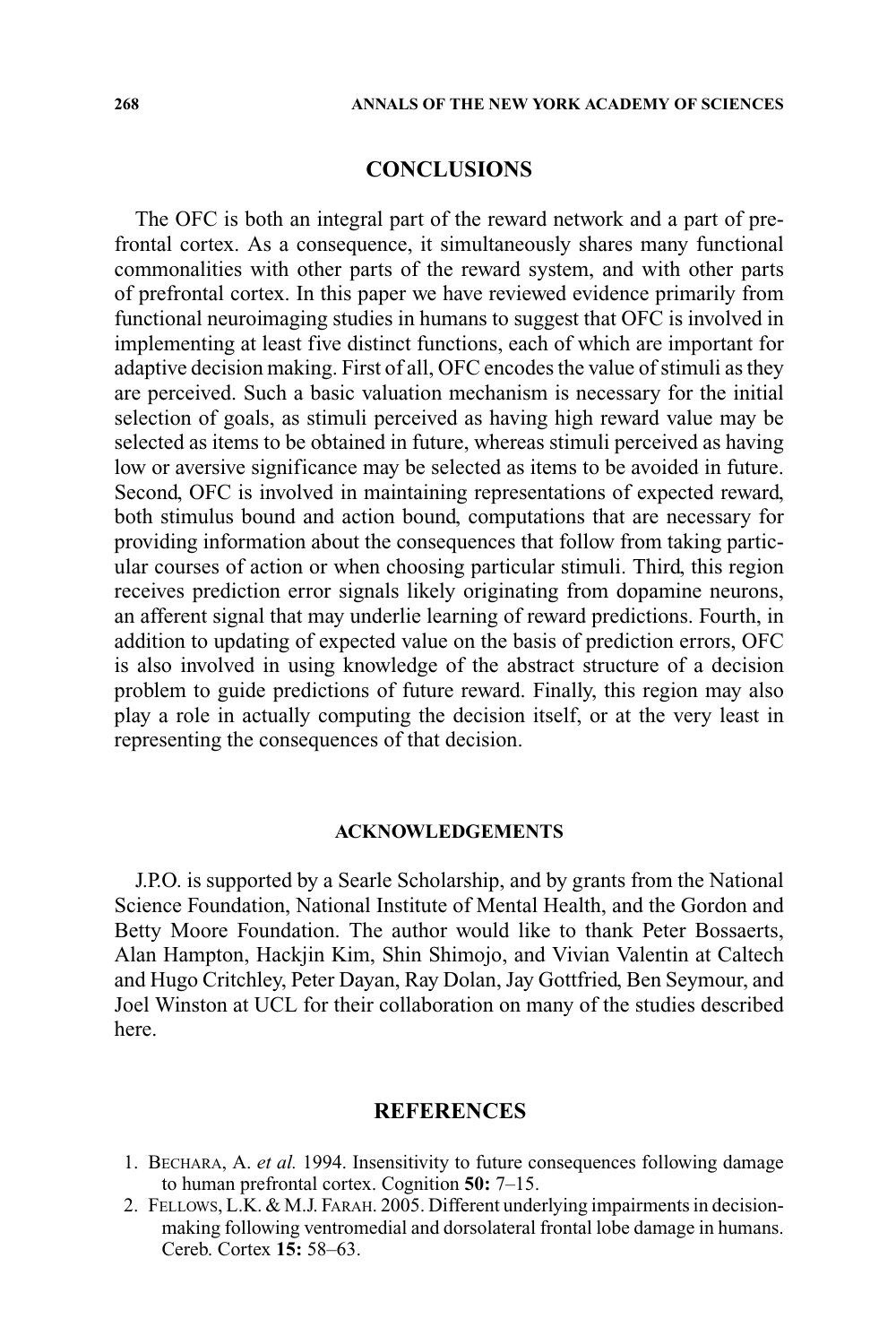- 3. HORNAK, J. *et al.* 2004. Reward-related reversal learning after surgical excisions in orbito-frontal or dorsolateral prefrontal cortex in humans. J. Cogn. Neurosci. **16:** 463–478.
- 4. ROLLS, E.T. *et al.* 1994. Emotion-related learning in patients with social and emotional changes associated with frontal lobe damage. J. Neurol. Neurosurg. Psychiatry **57:** 1518–1524.
- 5. CARMICHAEL, S.T. & J.L. PRICE. 1995. Limbic connections of the orbital and medial prefrontal cortex in macaque monkeys. J. Comp. Neurol. **363:** 615–641.
- 6. CARMICHAEL, S.T. & J.L. PRICE. 1996. Connectional networks within the orbital and medial prefrontal cortex of macaque monkeys. J. Comp. Neurol. **371:** 179– 207.
- 7. WALLIS, J.D., K.C. ANDERSON & E.K. MILLER. 2001. Single neurons in prefrontal cortex encode abstract rules. Nature **411:** 953–956.
- 8. MILLER, E.K. & J.D. COHEN. 2001. An integrative theory of prefrontal cortex function. Annu. Rev. Neurosci. **24:** 167–202.
- 9. CRITCHLEY, H.D. & E.T. ROLLS. 1996. Hunger and satiety modify the responses of olfactory and visual neurons in the primate orbitofrontal cortex. J. Neurophysiol. **75:** 1673–86.
- 10. ROLLS, E.T., Z.J. SIENKIEWICZ & S. YAXLEY. 1989. Hunger modulates the responses to gustatory stimuli of single neurons in the caudolateral orbitofrontal cortex of the macaque monkey. Eur. J. Neurosci. **1:** 53–60.
- 11. ANDERSON, A.K. *et al.* 2003. Dissociated neural representations of intensity and valence in human olfaction. Nat. Neurosci. **6:** 196–202.
- 12. GOTTFRIED, J.A. *et al.* 2002. Functional heterogeneity in human olfactory cortex: an event-related functional magnetic resonance imaging study. J. Neurosci. **22:** 10819–10828.
- 13. O'DOHERTY, J. *et al.* 2001. Representation of pleasant and aversive taste in the human brain. J. Neurophysiol. **85:** 1315–1321.
- 14. O'DOHERTY, J. *et al.* 2000. Sensory-specific satiety-related olfactory activation of the human orbitofrontal cortex. Neuroreport **11:** 893–897.
- 15. ROLLS, E.T., M.L. KRINGELBACH & I.E. DE ARAUJO. 2003. Different representations of pleasant and unpleasant odours in the human brain. Eur. J. Neurosci. **18:** 695– 703.
- 16. SMALL, D.M. *et al.* 2003. Dissociation of neural representation of intensity and affective valuation in human gustation. Neuron **39:** 701–711.
- 17. O'DOHERTY, J. *et al.* 2003. Beauty in a smile: the role of medial orbitofrontal cortex in facial attractiveness. Neuropsychologia **41:** 147–155.
- 18. BREITER, H.C. *et al.* 2001. Functional imaging of neural responses to expectancy and experience of monetary gains and losses. Neuron **30:** 619–639.
- 19. ELLIOTT, R., C.D. FRITH & R.J. DOLAN. 1997. Differential neural response to positive and negative feedback in planning and guessing tasks. Neuropsychologia **35:** 1395–1404.
- 20. KNUTSON, B. *et al.* 2001. Dissociation of reward anticipation and outcome with event-related fMRI. Neuroreport **12:** 3683–3687.
- 21. O'DOHERTY, J. *et al.* 2001. Abstract reward and punishment representations in the human orbitofrontal cortex. Nat. Neurosci. **4:** 95–102.
- 22. URSU, S. & C.S. CARTER. 2005. Outcome representations, counterfactual comparisons and the human orbitofrontal cortex: implications for neuroimaging studies of decision-making. Brain Res. Cogn. Brain Res. **23:** 51–60.
- 23. SMALL, D.M. *et al.* 2001. Changes in brain activity related to eating chocolate: from pleasure to aversion. Brain **124:** 1720–1733.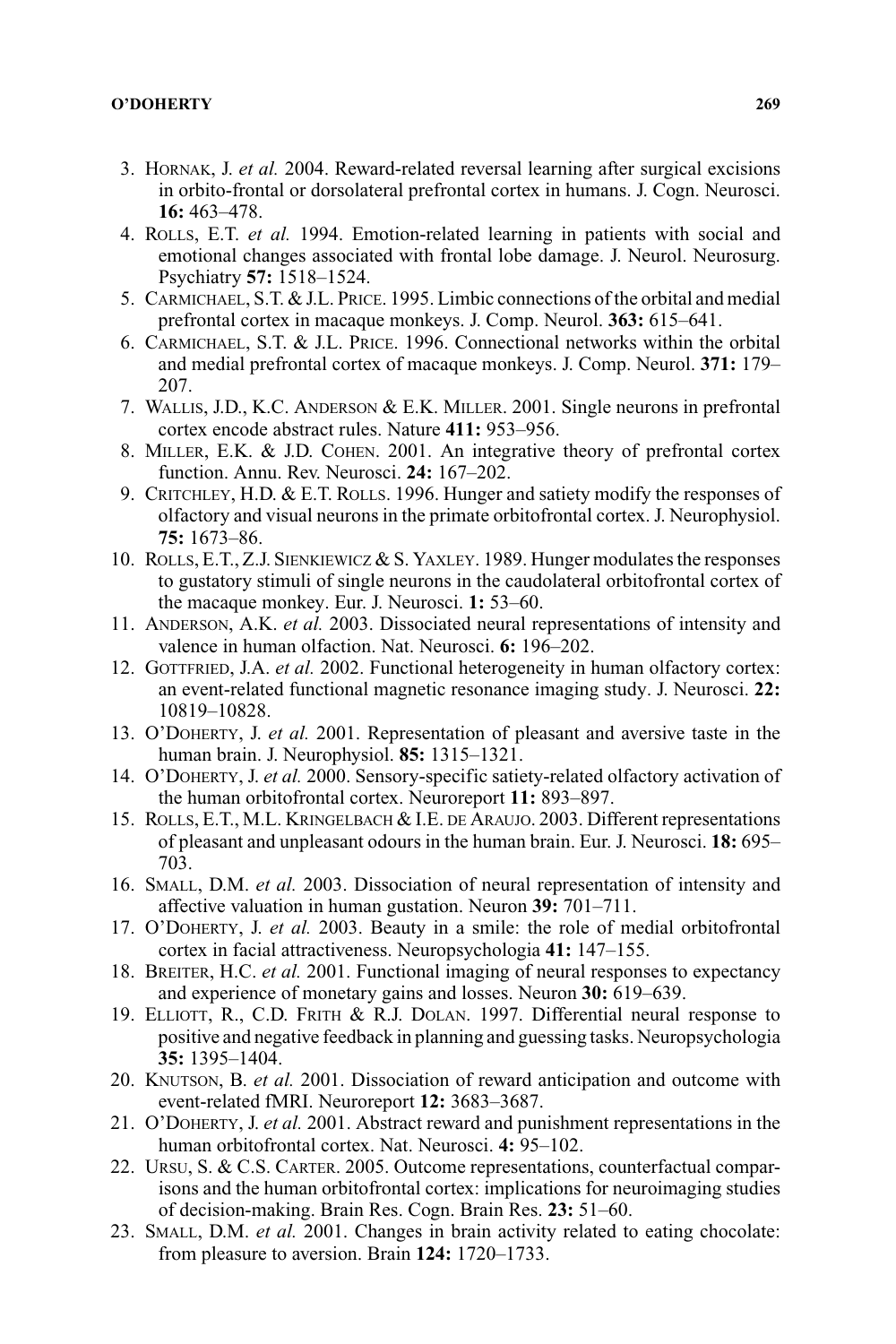- 24. KIM, H., S. SHIMOJO & J.P. O'DOHERTY. 2006. Is avoiding an aversive outcome rewarding? Neural substrates of avoidance learning in the human brain. PLoS Biol. **4:** e233.
- 25. ELLIOTT, R. *et al.* 2003. Differential response patterns in the striatum and orbitofrontal cortex to financial reward in humans: a parametric functional magnetic resonance imaging study. J. Neurosci. **23:** 303–307.
- 26. O'DOHERTY, J. *et al.* 2003. Dissociating valence of outcome from behavioral control in human orbital and ventral prefrontal cortices. J. Neurosci. **23:** 7931– 7939.
- 27. CORICELLI, G. *et al.* 2005. Regret and its avoidance: a neuroimaging study of choice behavior. Nat. Neurosci. **8:** 1255–1262.
- 28. LIU, X. *et al.* 2006. The involvement of the inferior parietal cortex in the numerical Stroop effect and the distance effect in a two-digit number comparison task. J. Cogn. Neurosci. **18:** 1518–1530.
- 29. TVERSKY, A. & D. KAHNEMAN. 1981. The framing of decisions and the psychology of choice. Science **211:** 453–458.
- 30. O'DOHERTY, J. *et al.* 2002. Neural responses during anticipation of a primary taste reward. Neuron **33:** 815–826.
- 31. GOTTFRIED, J.A., J. O'DOHERTY & R.J. DOLAN. 2002. Appetitive and aversive olfactory learning in humans studied using event-related functional magnetic resonance imaging. J. Neurosci. **22:** 10829–10837.
- 32. PAVLOV, I.P. 1927. Conditioned Reflexes. Oxford University Press. Oxford.
- 33. JENKINS, H.M. & B.R. MOORE. 1973. The form of the autoshaped response with food or water reinforcers. J. Exp. Anal. Behav. **20:** 163–181.
- 34. ZENER, K. 1937. The significance of behavior accompanying conditioned salivary secretion for theories of the conditioned response. Am. J. Psychol. **50:** 384– 403.
- 35. HOLLAND, P.C. 1977. Conditioned stimulus as a determinant of the form of the Pavlovian conditioned response. J. Exp. Psychol. Anim. Behav. Process **3:** 77– 104.
- 36. MACKINTOSH, N.J. 1983. Conditioning and Associative Learning. Clarendon Press. Oxford.
- 37. GALVAN, A. *et al.* 2005. The role of ventral frontostriatal circuitry in reward-based learning in humans. J. Neurosci. **25:** 8650–8656.
- 38. ROLLS, E.T., C. MCCABE & J. REDOUTE. 2007. Expected value, reward outcome, and temporal difference error representations in a probabilistic decision task. Cereb. Cortex Jun. 22 [Epub ahead of print].
- 39. GOTTFRIED, J.A., J. O'DOHERTY & R.J. DOLAN. 2003. Encoding predictive reward value in human amygdala and orbitofrontal cortex. Science **301:** 1104– 1107.
- 40. SCHOENBAUM, G., A.A. CHIBA & M. GALLAGHER. 1998. Orbitofrontal cortex and basolateral amygdala encode expected outcomes during learning. Nat. Neurosci. **1:** 155–159.
- 41. TREMBLAY, L. & W. SCHULTZ. 1999. Relative reward preference in primate orbitofrontal cortex. Nature **398:** 704–708.
- 42. DICKINSON, A. 1985. Actions and habits: the development of a behavioural autonomy. Philos. Trans. R. Soc. Lond. B Biol. Sci. **308:** 67–78.
- 43. BALLEINE, B.W. & A. DICKINSON. 1998. Goal-directed instrumental action: contingency and incentive learning and their cortical substrates. Neuropharmacology **37:** 407–419.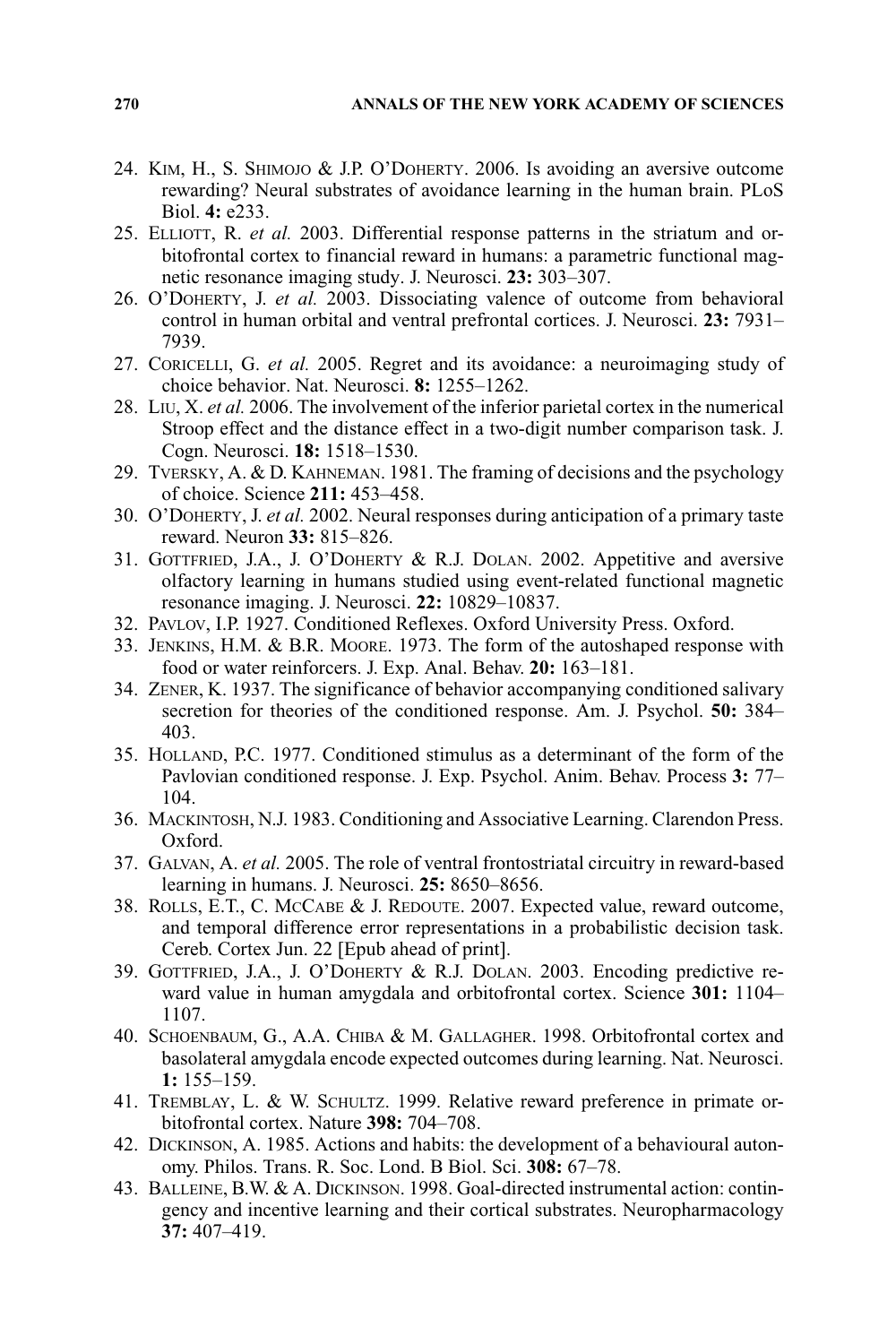- 44. CORBIT, L.H. & B.W. BALLEINE. 2003. The role of prelimbic cortex in instrumental conditioning. Behav. Brain Res. **146:** 145–157.
- 45. KILLCROSS, S. & E. COUTUREAU. 2003. Coordination of actions and habits in the medial prefrontal cortex of rats. Cereb. Cortex **13:** 400–408.
- 46. YIN, H.H., B.J. KNOWLTON & B.W. BALLEINE. 2004. Lesions of dorsolateral striatum preserve outcome expectancy but disrupt habit formation in instrumental learning. Eur. J. Neurosci. **19:** 181–189.
- 47. YIN, H.H. *et al.* 2005. The role of the dorsomedial striatum in instrumental conditioning. Eur. J. Neurosci. **22:** 513–523.
- 48. VALENTIN, V.V., A. DICKINSON & J.P. O'DOHERTY. 2007. Determining the neural substrates of goal-directed learning in the human brain. J. Neurosci. **27:** 4019– 4026.
- 49. RUSHWORTH, M.F. *et al.* 2007. Functional organization of the medial frontal cortex. Curr. Opin. Neurobiol. **17:** 220–227.
- 50. PADOA-SCHIOPPA, C. & J.A. ASSAD. 2006. Neurons in the orbitofrontal cortex encode economic value. Nature **441:** 223–226.
- 51. THORPE, S.J., E.T. ROLLS & S. MADDISON. 1983. The orbitofrontal cortex: neuronal activity in the behaving monkey. Exp. Brain Res. **49:** 93– 115.
- 52. RESCORLA, R.A. & A.R. WAGNER. 1972. A theory of Pavlovian conditioning: variations in the effectiveness of reinforcement and nonreinforcement. *In* Classical Conditioning II: Current Research and Theory. A.H. Black, & W.F. Prokasy, Eds.: 64–99. Appleton Crofts. New York.
- 53. SUTTON, R.S. 1988. Learning to predict by the methods of temporal differences. Machine Learning **3:** 9–44.
- 54. SCHULTZ, W. 1998. Predictive reward signal of dopamine neurons. J. Neurophysiol. **80:** 1–27.
- 55. SCHULTZ, W., P. DAYAN & P.R. MONTAGUE. 1997. A neural substrate of prediction and reward. Science **275:** 1593–1599.
- 56. BERNS, G.S. *et al.* 2001. Predictability modulates human brain response to reward. J. Neurosci. **21:** 2793–2798.
- 57. O'DOHERTY, J. *et al.* 2003. Temporal difference models and reward-related learning in the human brain. Neuron **38:** 329–337.
- 58. ROLLS, E.T. 2000. The orbitofrontal cortex and reward. Cereb. Cortex **10:** 284– 294.
- 59. HAMPTON, A.N., P. BOSSAERTS & J.P. O'DOHERTY. 2006. The role of the ventromedial prefrontal cortex in abstract state-based inference during decision making in humans. J. Neurosci. **26:** 8360–8367.
- 60. O'DOHERTY, J.P., A. HAMPTON & H. KIM. 2007. Model-based fMRI and its application to reward learning and decision making. Ann. N. Y. Acad. Sci. **1104:** 35–53.
- 61. HAMPTON, A.N. & J.P. O'DOHERTY. 2007. Decoding the neural substrates of reward-related decision making with functional MRI. Proc. Natl. Acad. Sci. USA **104:** 1377–1382.
- 62. MONTAGUE, P.R. & G.S. BERNS. 2002. Neural economics and the biological substrates of valuation. Neuron **36:** 265–284.
- 63. CARMICHAEL, S.T. & J.L. PRICE. 1994. Architectonic subdivision of the orbital and medial prefrontal cortex in the macaque monkey. J. Comp. Neurol. **346:** 366–402.